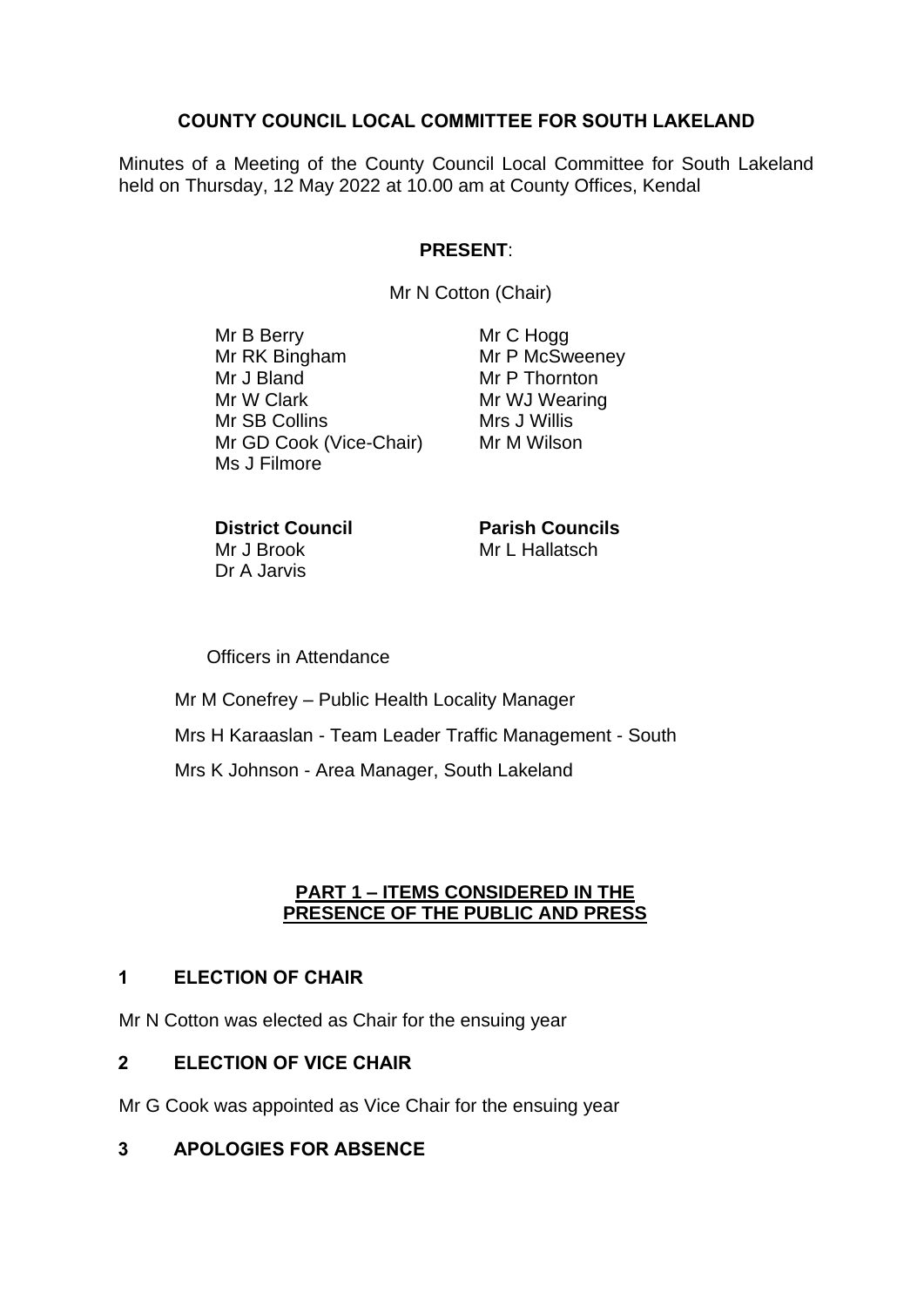Apologies for absence were received from Mr M Brereton, Mrs S Evans, Mrs B Gray and Mrs S Sanderson.

# **4 PUBLIC PARTICIPATION**

Laura Miller referred to the e-petition 'Improve the safety of the junction at Queens Road, Windermere Rd and Green Road and provide safe crossing place for pedestrians' which had been loaded on the County Council's website (34 signatories) and advised that she had obtained signatures from local residents by knocking on doors and delivering leaflets (85 signatories).

She was a Kendal resident and owned a business in the town centre and made the following points:

- Visibility was poor for road users at the junction when exiting Queens Road and Green Road
- Traffic speeded up on Windermere Road as it went past the junction
- HGVs speeded up past a small and exposed pedestrian refuge point
- Pedestrian crossing provision at the location was poor and dangerous and was used by local families attending school and nursery
- The Local Member was aware of the petition
- Local residents were supportive of safety improvement measures, particularly those living in the vicinity of the junction
- Those who didn't sign the petition considered the County Council wouldn't resolve the safety issues
- Local residents felt that current crossing provision was dangerous
- The junction was part of a busy key route around Kendal and there were no proposals to reduce traffic in the area so specific intervention would be required
- Ms Miller had been involved in three petitions to Local Committee in the past six months which involved dangerous junctions in Kendal which were on key routes to school
- Improving the safety of the junctions was essential to encourage active travel around Kendal
- As a candidate in recent elections, Ms Miller considered that the petition had not reached as many people as she had planned in advance of the meeting as she had not referred to it during the election period
- Ms Miller asked if more people were required to sign the petition in order to conduct a thorough safety review of the junction or could the review proceed on the basis of the petition presented at the meeting

Chair's response:

Thank you for presenting the petition regarding safety of the junction at Queens Road, Windermere Road and Green Road in Kendal.

Members have a high regard for road safety and take concerns raised seriously. This junction is to be considered for a road safety assessment. Such an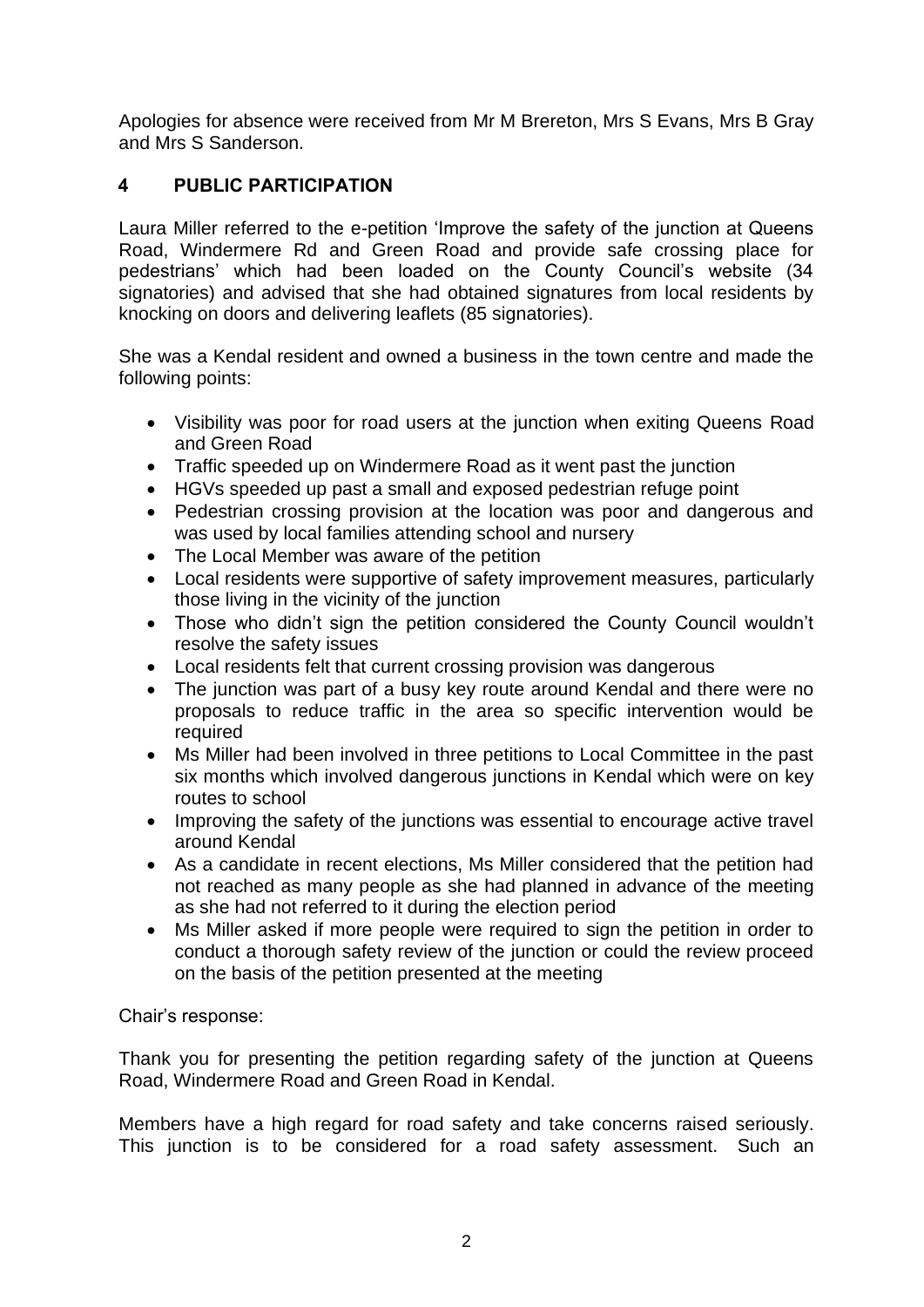assessment would consist of review of the location, regard for the collision history for appraisal of road safety and also consideration of any possible remedial measures. Any measures identified are likely to be considered for implementation in a future year which will be for decision under a new Council Authority.

A report will be prepared for discussion and consideration of next steps at the Highways and Transportation Working Group, following completion of the safety assessment in the summer months.

Linda Polley presented a petition 'We the undersigned want to draw attention to the speed of the vehicles travelling along Park Road, Swarthmoor, Ulverston, LA12 OHJ. The Sports Centre, 2 football pitches and a playground across the road from this residential are underused due to fear of injury to children, older residents, the infirm, runners and dog walkers. Because of the sports centre, this area and the road specifically is heavily used by pedestrians. Please note our serious concerns'.

A map was circulated to members before the petition was read out.

Mrs Polley thanked the Committee for giving her the opportunity to raise awareness of the issue and raised the following points:

- When asking people to sign the petition she thought that some may be in opposition, but everyone she spoke to supported her view
- She identified the facilities in the area and who the users of the road were
- She reported the peak times for people using the road
- She had spoken to the local PCSO who would welcome a 20mph speed limit in the area.
- The PCSO had undertaken a speed assessment at 3pm
- She asked for action before there was a devastating accident
- Local people suggested speed bumps as the preferred method for slowing down traffic
- 349 people had signed the petition, some of whom were children

Chair's response:

Thank you for coming to Local Committee today to read out and present your petition and statement requesting a speed limit reduction for Park Road, Swarthmoor.

The concerns regarding vehicle speeds will be raised at the Casualty Reduction and Safer Highways (CRASH) meeting held with Cumbria Constabulary and partner agencies. To fully assess vehicle speeds traffic data will be collected along Park Road. This will take place once the roundabout being constructed at Cross-A-Moor has been completed with the restrictions on adjacent highways related to the works removed, and vehicle movements/traffic flows return to pre-construction work levels.

Once traffic data has been collected and collision records considered it will be referred back to CRASH for consideration with Cumbria Constabulary, following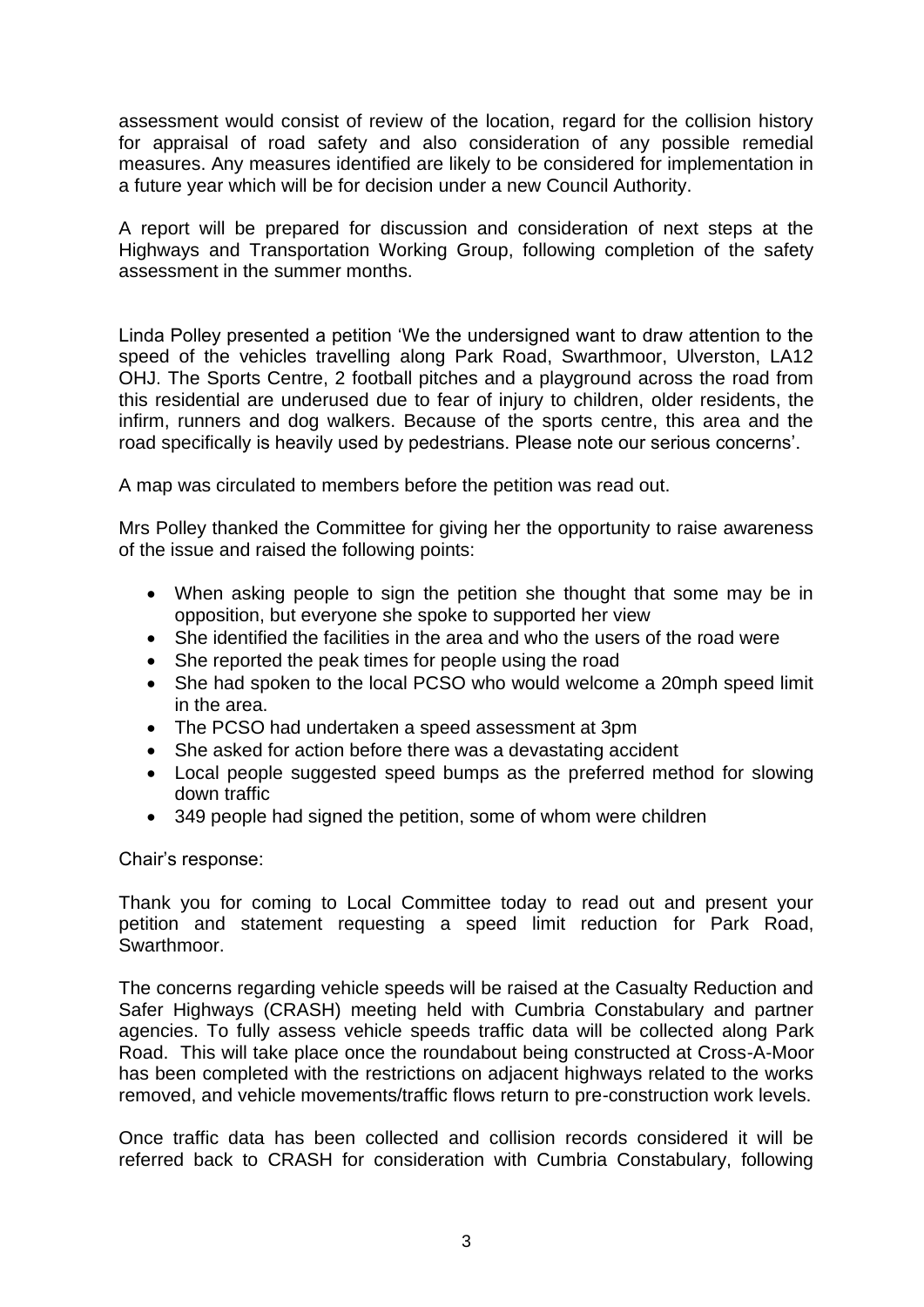which a report will be prepared for discussion and consideration with the Highways and Transportation Working Group.

A member reported that the issue had been considered at a recent CRASH group meeting earlier in the week.

## **5 EXCLUSION OF PRESS AND PUBLIC**

RESOLVED that, the press and public not be excluded from the meeting for any item of business

## **6 DISCLOSURES OF INTEREST**

There were no disclosures of interest made at the meeting

### **7 MINUTES**

RESOLVED that, the minutes of the meeting held on 22 March 2022 be confirmed as circulated

## **8 AREA WORKING - SOUTH LAKELAND**

A report was considered from the Executive Director – Corporate, Customer and Community Services regarding Area Working in South Lakeland. The report provided service information and offered recommendations to South Lakeland Local Committee for approval from the following working groups: Strategic Planning Working Group meeting held on 14 April 2022 and the Children and Young People's Working Group meeting held on 7 April 2022. The report also provided Local Committee with an update on activity against agreed priorities and provided an overview of the current budget position.

The Area Manager presented the report and detailed all of the recommendations for members, giving a report on each. She drew members' attention to the increase in officer hours within the Area Team and the amount being requested for the Kendal Unity Festival. In relation to the COMF and Environment schemes, it was noted that three projects had been re-profiled and all of the money would be allocated.

The Chair advised that a workshop would be held to determine how this year's funding allocations would be spent. He asked that a note be circulated on what schemes had been successful and asked for guidance on what kind of schemes could be supported this year. A member suggested that the schemes on the current reserve list could be revisited rather than identifying new schemes. The Area Manager advised that preliminary work will be undertaken with colleagues to ascertain what schemes were deliverable and the work that would entail.

After referring to the request for £11,500 to increase Community Development Officer hours, a member asked how this would have been funded had the County Council not ceased to exist from 1 April 2023. The Area Manager reported that a review of the Local Committee's budget allocation would have been requested in the longer term.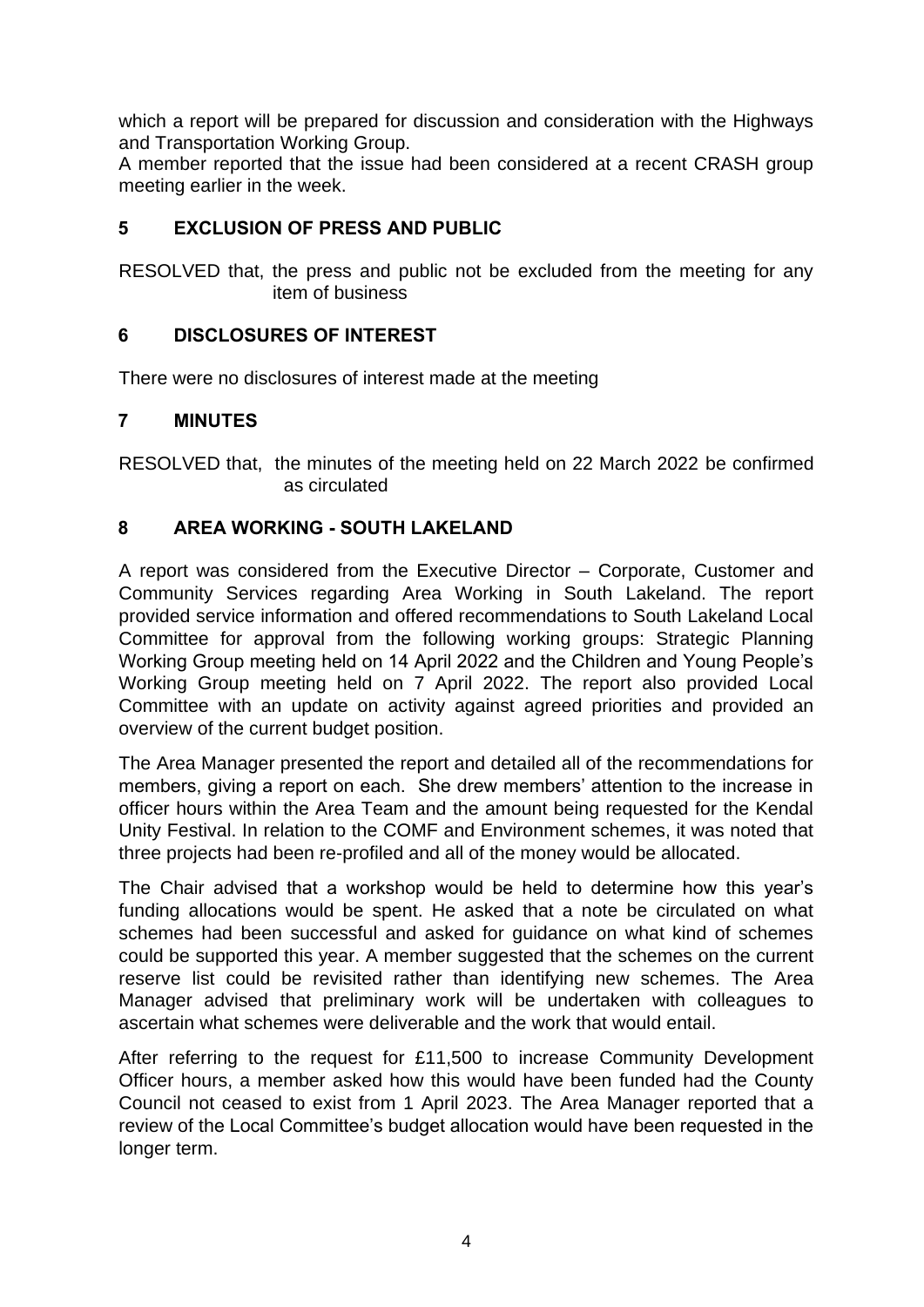A short discussion took place on the 'Homes for Ukraine' programme and how it was progressing. The Area Manager talked about the work of the Resettlement Team supporting this work and noted the confidentiality of the work taking place. The Chair commented on how this was different to the Refugee settlement work of the County Council and another member commented on how successful the programme was so far.

Discussion turned to underspend in the School Crossing Patrols budget and the locations in South Lakeland where the flashing lights were not working properly. A list of these would be brought to the next working group meeting. Members were informed that the lights needed replacing as they were at the end of their life and that it was not just a case of changing the bulbs or carrying out minor repairs. A member highlighted that some lights were on footpaths and queried if the Environment Fund could be used to pay for them.

The Chair proposed that the recommendations as set out in the report be agreed. These were agreed by assent of the Committee.

RESOLVED that,

- 1 Members note the budget update for 2021-22 including the commitments and expenditure to date.
- 2 Members note the work of the Strategic Planning Working Group as set out in the minutes at Appendix B of the report.
- 3 Members note the delegated budget for 2022-23 which was approved at the Full Council meeting of 10th February 2022 (Appendix C of the report).
- 4 £30,000 is allocated to the Economic Initiatives Budget from the 2022/23 budget allocation.
- 5 Members note that the amounts of £4,420 and £1,288 are the first call on the 2022/23 Economic Initiatives budget for the Kendal and Ulverston BIDs respectively.
- 6 Members note that the amount of £2,500 is the first call on the 2022/23 Economic Initiatives budget for the Lancaster Canal Co-ordinator Post.
- 7 £70,000 is allocated to the 0 19 Universal Services Budget from the 2022/23 budget allocation.
- 8 £30,000 is allocated to the 2022/23 A2B Now Young Persons Transport Scheme from the 2022/23 budget allocation.
- 9 The 2021/22 A2B Now underspend of *£*26,203 is allocated towards a transport scheme to support young people to reach employment and/or training.
- 10 £30,000 is allocated to Community Grants from the 2022/23 budget allocation.
- 11 Members agree the underspend in the 2021/22 Community Grant Budget is added to the Local Committee's Covid Fund to enable rapid support for communities recovering from the pandemic and the increasing cost of living crisis. This fund to be renamed 'Recovery, Resilience & Community Sustainability Fund'. The exact amount will be firmed following year end activity but it will be in the region of £39,000.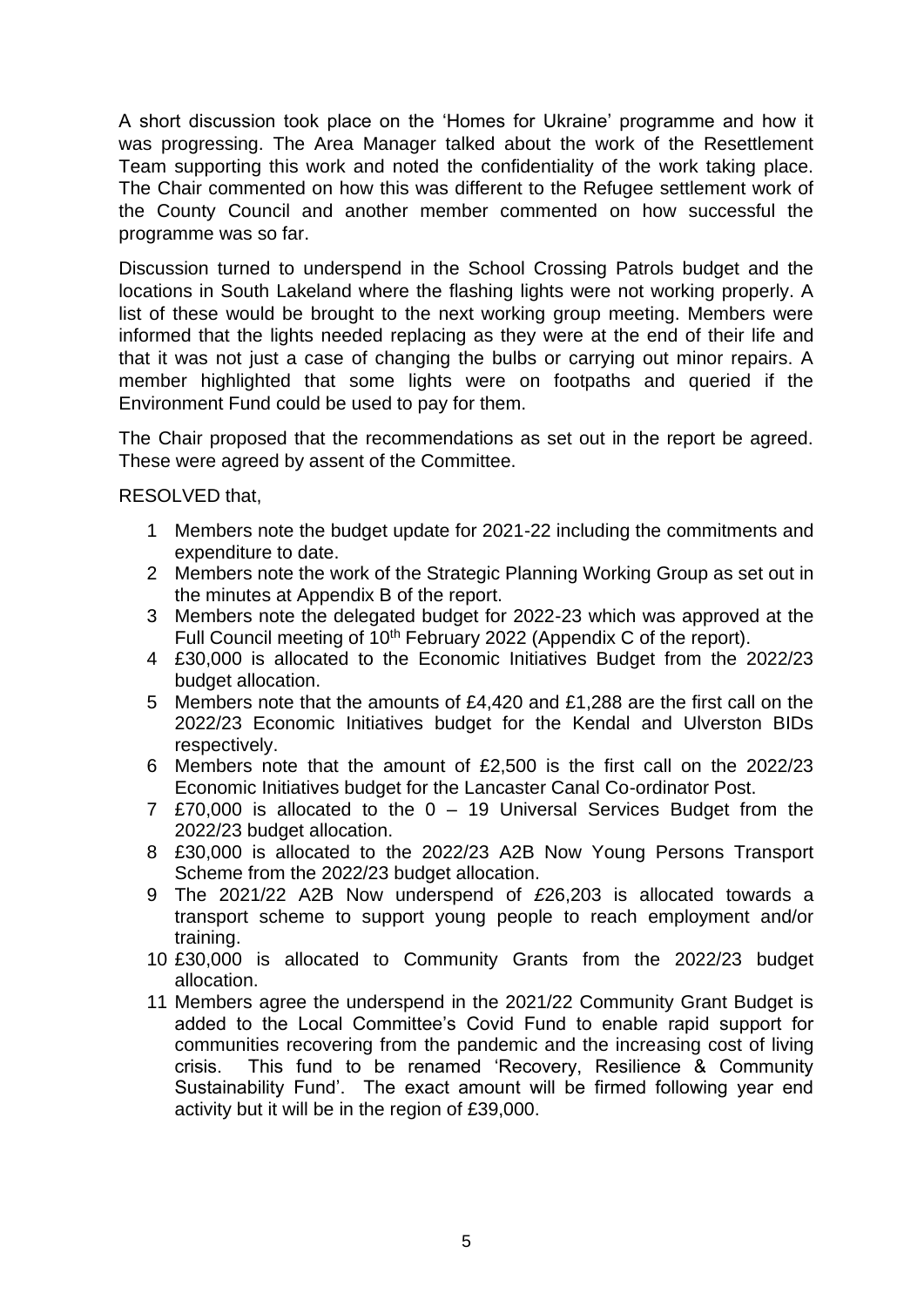- 12 £29,472 is allocated to the School Crossing Patrol budget from the 2022/23 budget allocation, (£19,796 from the SCP budget allocation plus £9,676 from the 2021/22 underspend), Appendix D of the report.
- 13 £33,746 is allocated to the General Provisions Budget from the 2022/23 budget allocation.
- 14 Members note the £47,550 for the 2022/23 Money Advice Contract delivered by the Citizens Advice Bureau, receiving quarterly updates on delivery.
- 15 Members note the £46,000 allocation to the Sandgate Hydrotherapy Pool from the 2022/23 budget allocation.
- 16 Members note the £128,778 allocation to the Community Development Team from the 2022/23 budget allocation.
- 17 Members note the £200,000 Environment Fund for the year 2022/23.
- 18 Members agree an amount of £11,500 towards an increase in Community Development Officer hours within the Area Team, from the General Provisions budget.
- 19 Members agree an amount of £2,000 towards the Kendal Unity Festival from the 'Recovery, Resilience & Community Sustainability Fund', subject to agreement, Appendix E of the report.
- 20 Members agree the current list of Environment Fund and Contain Outbreak Management Fund schemes as outlined in Appendix F of the report.
- 21 Members note the work of the Children & Young People's Working Group as set out in the minutes at Appendix G of the report.
- 22 Members note the minutes from the recent Windermere Ferry Advisory Group, Appendix H of the report.

### **9 HIGHWAYS AND TRANSPORTATION WORKING GROUP MEETINGS 6 APRIL 2022 AND 25 APRIL 2022**

A report was considered from the Executive Director – Economy and Infrastructure regarding the Highways and Transportation Working Group meetings 6 April 2022 and 25 April 2022. The report provided the notes of the meetings of the Highways and Transportation Working Group held on 6 April and 25 April 2022 and included recommendations for consideration by the Local Committee.

The Chair of the Highways and Transportation Working Group presented the report. He advised that there had been 2 meetings of the Working Group since the last Local Committee meeting. He reported on the business conducted at the meeting held on 6 April 2022. This included a Streetworks presentation, Cross-A-Moor Traffic Regulation Orders and a Flood and Development Management briefing.

Members were informed about the meeting held on 25 April 2022 which considered the proposed Streetscape Improvement Works at Stramongate, Kendal. The meeting had been held to ensure that a decision could be made at this Local Committee meeting. A vote had taken place at the meeting which related to the placement of trees at the entrance to Stramongate. Members had voted in favour of removing the trees from the proposal. Mr Collins moved and Mr Bland seconded that the recommendations as set out in the report be agreed.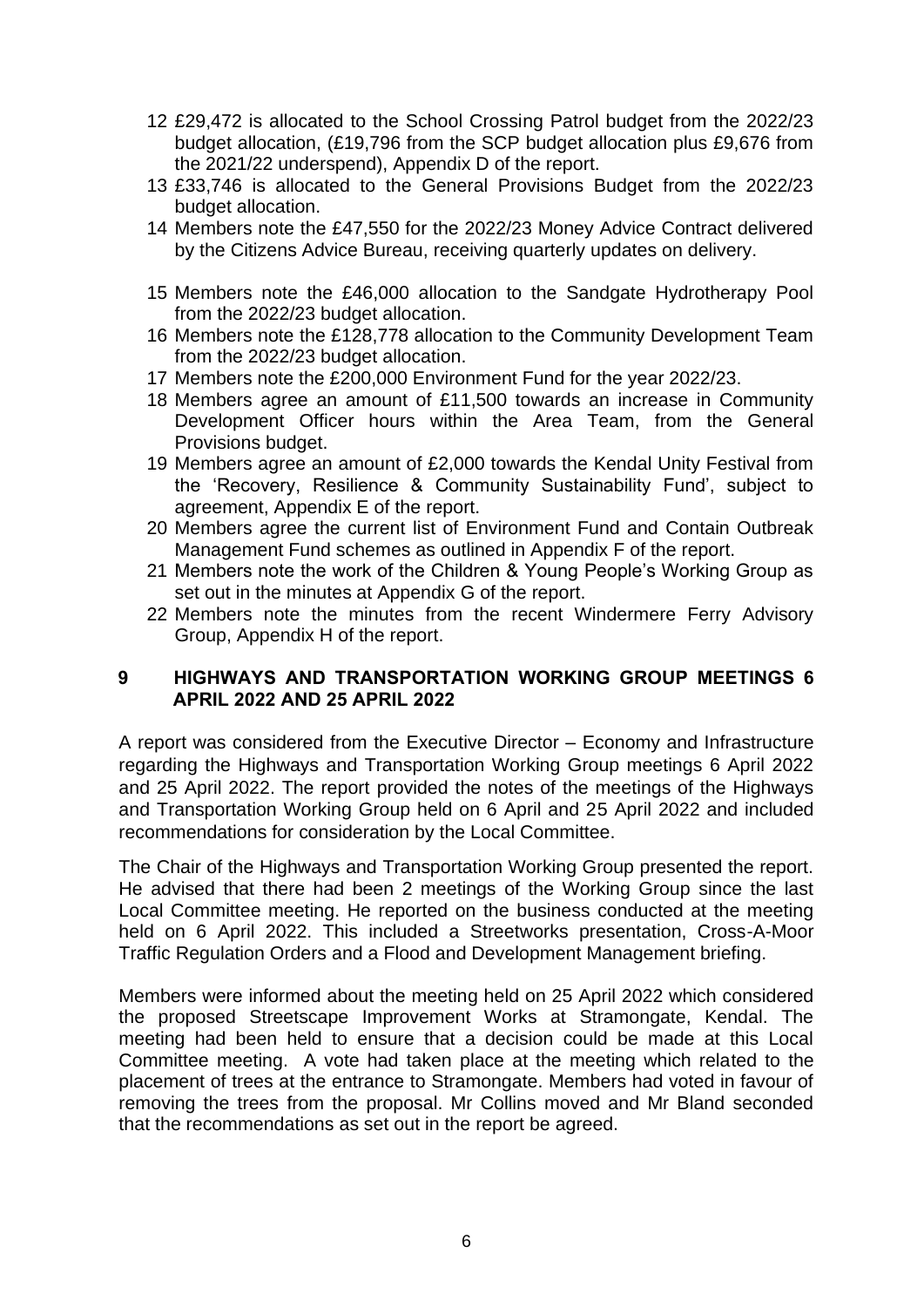Mr Thornton moved an amendment to recommendation 3.2.2, that the words 'without trees' be removed from it. He stated that the scheme had been created to include trees and noted that the Working Group's membership who could vote to recommend to Local Committee what they thought the decision should be on this matter, was small whereas the Local Committee had significantly more voting members who determined the decision which could result in a different decision.

He added that the scheme was being delivered on behalf of SLDC who wanted trees included. The scheme was presented to create a view with visual cues that it was a pedestrian friendly area. At the Working Group meeting, the Senior Manager, Highways Delivery had confirmed that the trees would not cause any problems and Mr Thornton trusted his professional opinion.

The amendment was seconded by Mr Wilson. He thought that the decision to not have trees as voted by the Working Group had been the wrong decision.

The Chair highlighted that the tree pits which would be used would not cause damage to utilities.

Mr Brook from SLDC reported that SLDC had worked with partners to develop the scheme. Trees were integral to the feeling of the area and the site was a precursor for future development in Kendal, when funding became available. He considered trees to be a valuable part of the scheme.

A member reminded the Committee that the scheme was intended to be the first step in a larger town centre improvement scheme and that if and when funding was received in future, it could be added to. He supported the trees as part of the scheme.

Mr Collins advised that he was not convinced that root baskets would not damage utilities, officers could not be 100% sure of the location of the utilities under the ground and the trees could cause damage in later years. If there were complications when digging took place, it could hold up the scheme which could impact on the money having to be spent by 14 November 2022. He suggested that trees could be planted in tubs or raised beds. Mr Bland concurred with the points made by Mr Collins.

One member talked about the historical background to trees being planted in Kendal. He thought that there could be archaeological implications to digging in the area. After expressing her support for the inclusion of trees, another member considered that should the trees cause any issues, officers could resolve them quickly and she felt reassured by the advice of the Senior Manager, Highways Delivery given at the Working Group meeting.

In summing up, Mr Thornton urged the Committee to support the inclusion of trees in the scheme.

The Chair put the amendment to the Committee. A vote was cast as follows: 11 in favour, 3 against, 0 abstentions. It was,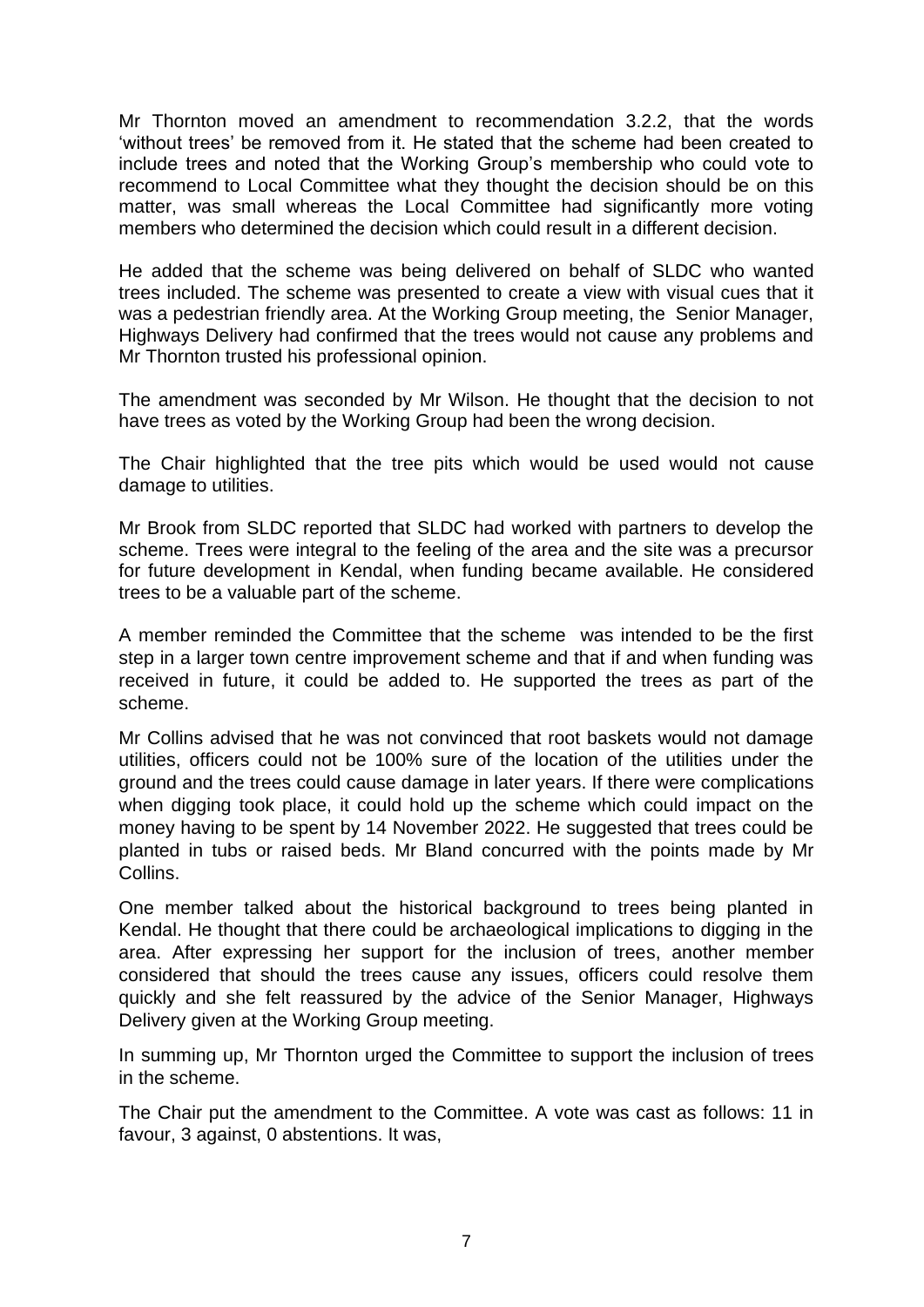RESOLVED that,

- 1 Local Committee notes the Minutes of the Working Group meetings of 6 April and 25 April 2022 which are attached as Appendices 1 and 2 of the report.
- 2 Local Committee: -
- A Notes the details provided in Appendices 1, 2 and 3 of the Working Group report from the Executive Director – Economy and Infrastructure (attached as Appendix 3 of the report) which gave a Flood and Development Management Update and that the Local Committee notes that there are no additional comments in the Appendices to bring to the attention of Local Members. Any significant comments, changes and/or amendments will be highlighted in subsequent and future reports to the Highway and Transportation Working Group.
- B Notes that Officers will proceed with the streetscape improvement scheme for Stramongate, Kendal, Design Option 3 and notes that South Lakeland District Council wish to enter into an agreement made under Section 278 of the Highways Act 1980, with the County Council arranging for the Highway Works to be carried out, at the expense of South Lakeland District Council

### **10 CROSS-A-MOOR PARKING RESTRICTIONS TRAFFIC REGULATION ORDER**

A report was considered from the Executive Director – Economy and Infrastructure regarding the Cross-A-Moor Parking Restrictions Traffic Regulation Order. The report set out the responses to the statutory consultation and advertising of the Order and sought a resolution on the proposed introduction of the Order.

The Traffic Management Team Leader - South Lakeland presented the report. A synopsis of the consultation responses was provided and it was noted that the consultation responses for this and Agenda item 11 had been taken together as they were so closely linked that they could not be separated.

There were no questions or debate on this item.

The Chair put the recommendation as set out in the report to the Committee. This was agreed by assent of the Committee.

RESOLVED that, Having taken into account the objections and representations which were received during the statutory consultation and advertisement, and having also taken into consideration the matters contained in Section 122(2) of the Road Traffic Regulation Act 1984 which are more specifically referred to at paragraph 7.2 of this Report, that The County of Cumbria (Various Roads, South Lakeland Area) (Consolidation of Traffic Regulations) (Order 2002) (Cross-A-Moor) Variation Order (20><) ("the Order"), be brought into operation as advertised.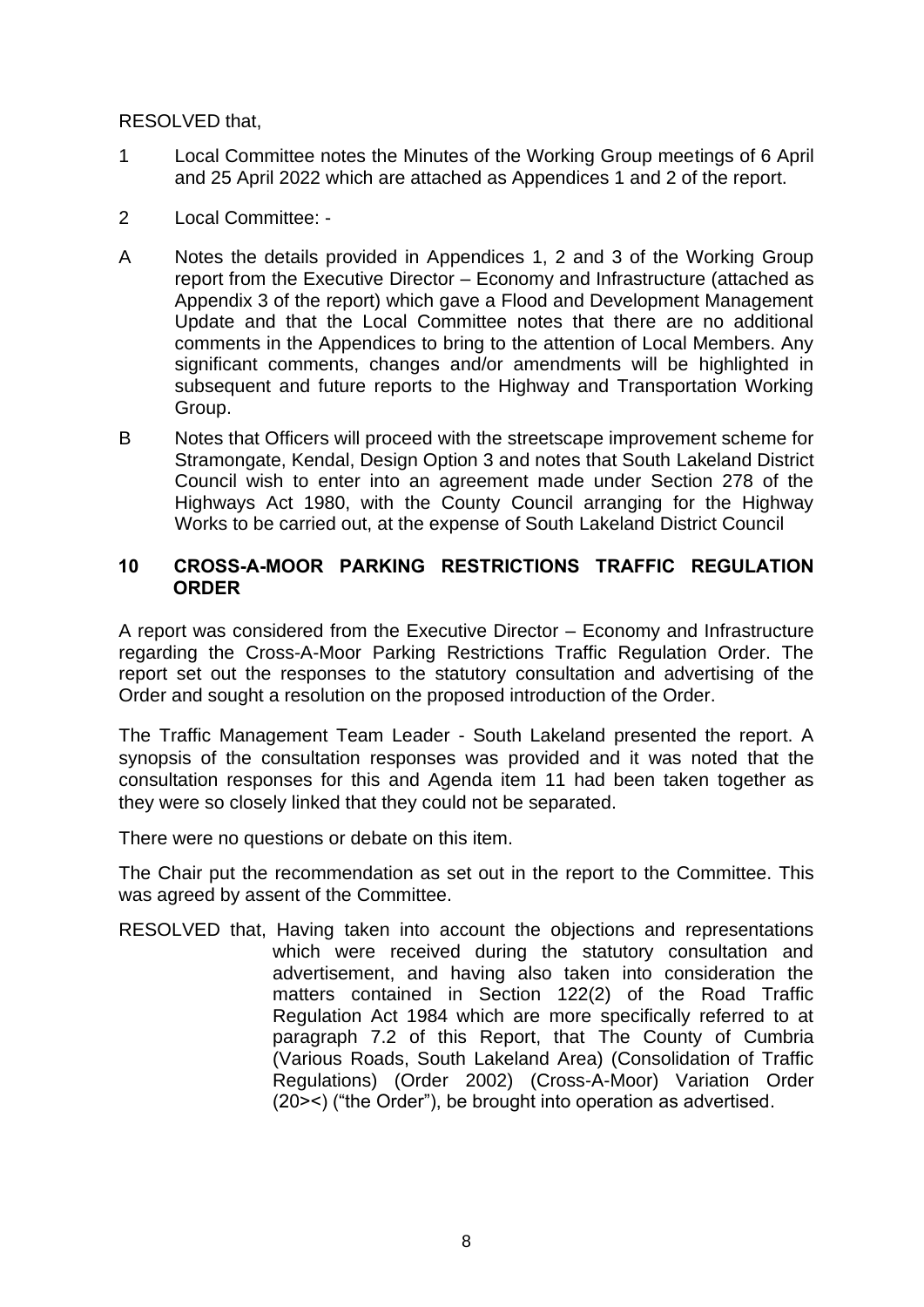## **11 CROSS-A-MOOR SPEED LIMIT TRAFFIC REGULATION ORDER**

A report was considered from the Executive Director – Economy and Infrastructure regarding the Cross-A-Moor Speed Limit Traffic Regulation Order. The report set out the responses to the statutory consultation and advertising of the Order and sought a resolution on the proposed introduction of the Order.

The Traffic Management Team Leader - South Lakeland presented the report. A synopsis of the consultation responses was provided and it was noted that the consultation responses for this and Agenda item 10 had been taken together as they were so closely linked that they could not be separated.

There were no questions or debate on this item.

The Chair put the recommendations as set out in the report to the Committee. This was agreed by assent.

RESOLVED that, Having taken into account the objections and representations which were received during the statutory consultation and advertisement, and having also taken into consideration the matters contained in Section 122(2) of the Road Traffic Regulation Act 1984 which are more specifically referred to at paragraph 7.2 of this Report, that The County of Cumbria (Various Roads, South Lakeland Area) (Consolidation of Provision of Speed Limits) (Order 2018)Variation Order (NO.9) 20>< ("the Order"), be brought into operation as advertised.

## **12 DIVISIONAL HIGHWAY PRIORITY WORKS 2022/2023**

A report was considered from the Executive Director – Economy and Infrastructure regarding the Divisional Highway Priority Works 2022/2023. The report asked Local Committee to approve Appendix 1 of the report as the scheme of works for 2022 / 2023.

The Traffic Management Team Leader - South Lakeland presented the report. An updated Appendix 1 was circulated at the meeting.

The Traffic Management Team Leader - South Lakeland explained the number of Traffic Regulation orders that were still outstanding. She noted that some of the outstanding schemes would be for the newly constituted Westmorland and Furness Council to complete. Members were updated on the High Furness allocation and an amendment to the scheme in Ulverston.

The Chair wanted the County Council to have completed as many schemes as possible before Westmorland and Furness Council took over and asked officers for a frank and honest discussion on what schemes could and could not be delivered by the end of Cumbria County Council. If schemes could not be delivered and money was left over, guidance was requested on what it could be spent on. Members were asked to contact the Traffic Management Team Leader - South Lakeland to discuss schemes in their division.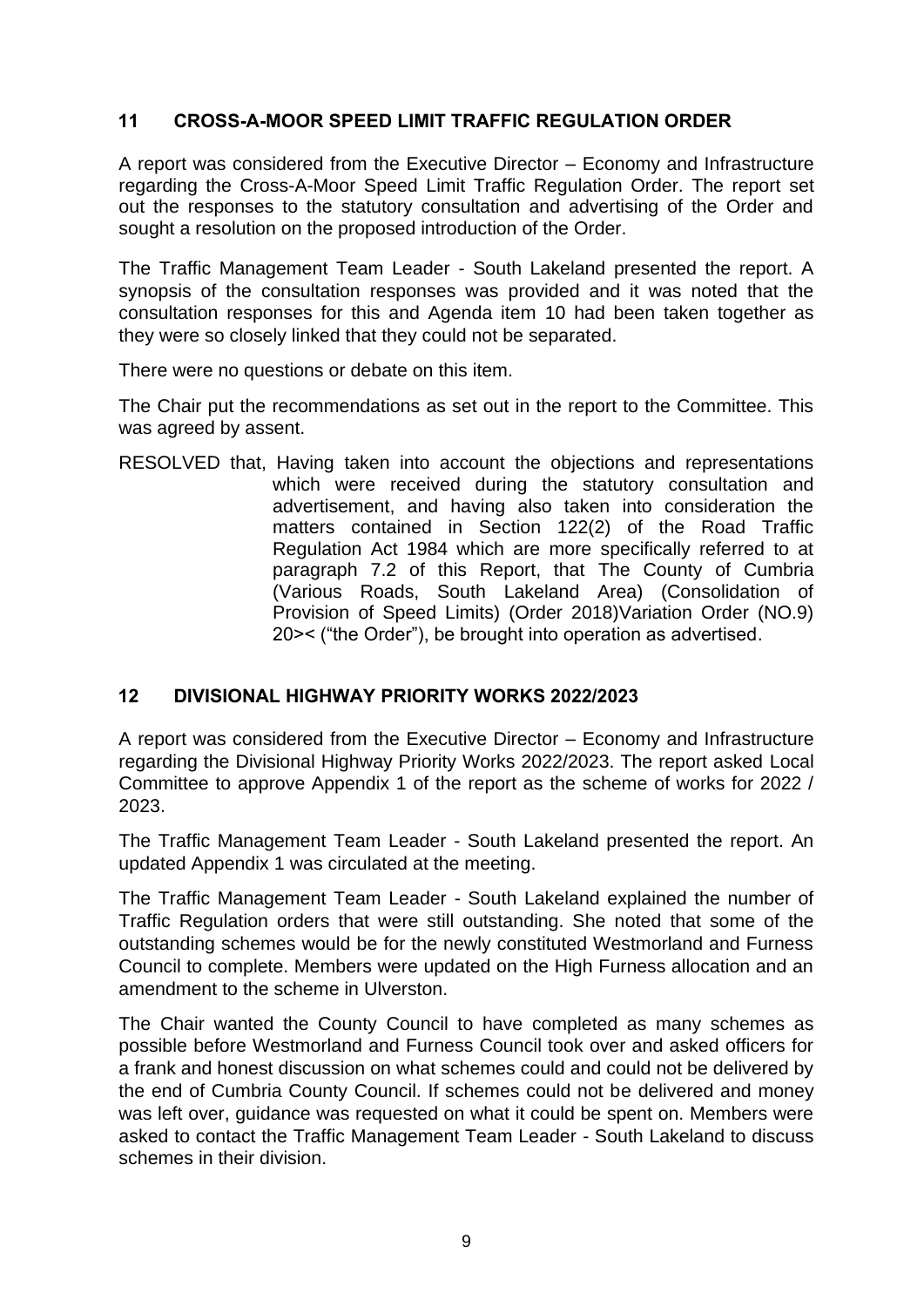The Chairs of the Local Committee and Highways and Transportation Working Group would meet with officers to ascertain what schemes could be delivered. A member asked for clarity on how long it would take for schemes to be delivered adding that Appendix 1 should include scheme end dates and progress columns. He thought this would help when the schemes were handed over to Westmorland and Furness Council.

The Traffic Management Team Leader - South Lakeland would advise members outside of the meeting if funding was ring fenced and would contact individual members to discuss their allocations. The Traffic Management Team Leader - South Lakeland advised that she had contacted members to have these discussions and would welcome their input.

A member highlighted that some schemes had been postponed or stopped due to COVID. He advised that during recent elections members had told residents that certain schemes would be delivered so it was essential that Westmorland and Furness Council knew what schemes should be delivered. The Chair of the Highways and Transportation Working Group talked about a number of meetings due to take place to discuss the outstanding schemes and this would be reported to the next Highways and Transportation Working Group meeting.

The Chair put the recommendation as set out in the report to the Committee. It was agreed by assent.

RESOLVED that, the Local Committee approves the current Divisional Highway Priorities Works Programme 2022 / 2023 ("the Programme") set out in the updated Appendix 1 circulated at the meeting. An entry for new schemes is shown for each division as this is the first report for this financial year.

## **13 COMMUNITY DEVELOPMENT AND PUBLIC HEALTH ACTIVITY - UPDATE**

A report was considered from the Executive Director – Corporate, Customer and Community Services regarding the Community Development and Public Health Activity Update. The report drew attention to key Community Development and Public Health Activity undertaken by the South Lakeland Area Support Team and the Locality Public Health Manager.

The Public Health Locality Manager presented the report which focussed on the South Lakeland Health and Wellbeing Partnership. It had reviewed its local priorities within the Cumbria Joint Public Health Strategy. Members were given a detailed report on the role of the partnership and its agreed priorities. The members who had contributed to the Strategy were thanked.

Of concern to officers were financial issues and food (such as healthy food). There would be collaboration with partners on food. One issue of particular importance was climate change. It had been recognised that the Partnership couldn't influence macro climate change issues but it would work with partners to ascertain what it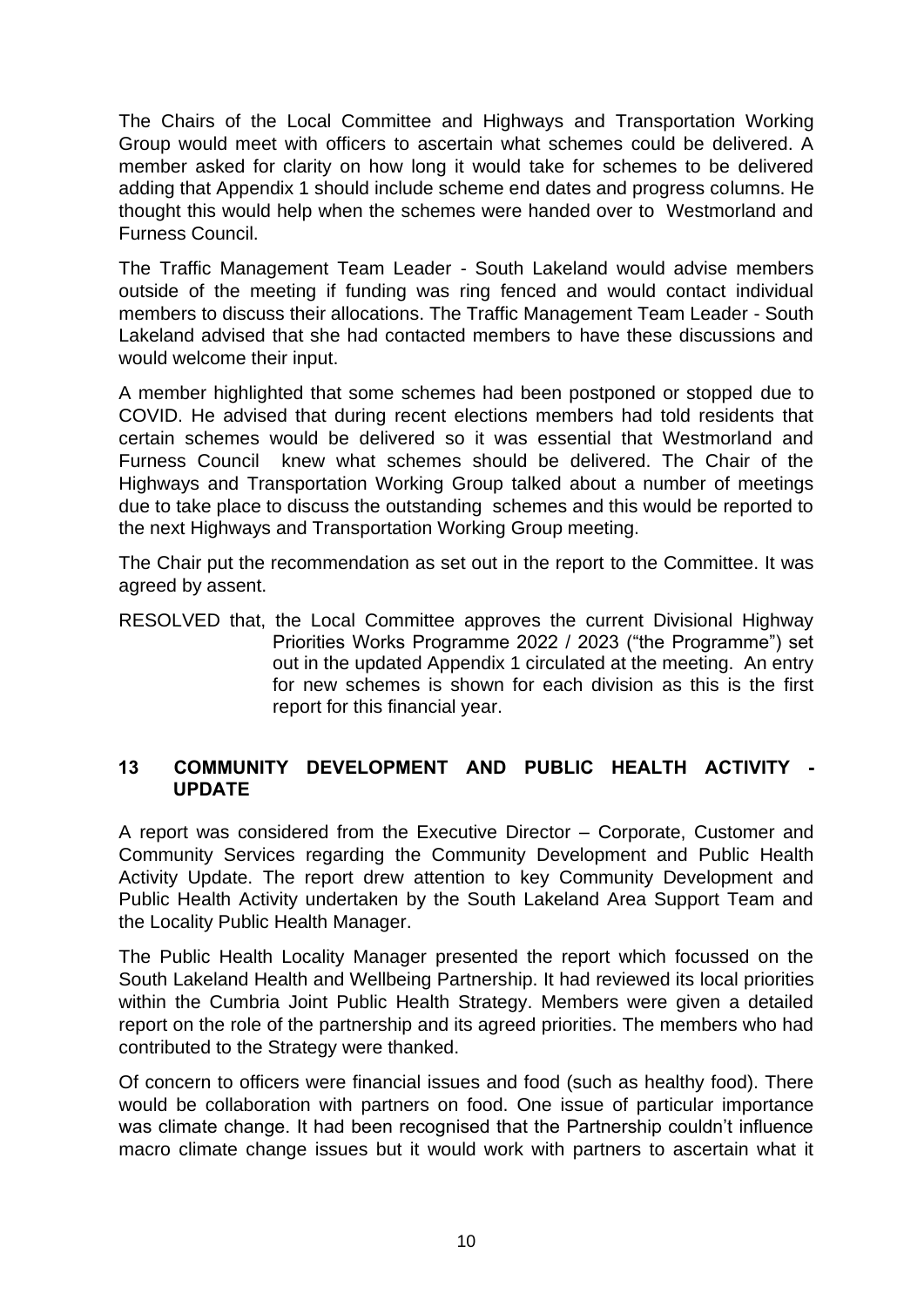could influence. The Partnership would be working with partners on mental health and wellbeing and physical health.

Discussion took place on how the Partnership prioritised issues and ascertained what it could influence. A member asked for clarity on the Partnership's Sub Group, how it would be established and how it could be influential. The Public Health Locality Manager advised that a lot of activity would be localised and that a lot of work was in progress.

A member asked about how officers were dealing with rising suicide rates. The Public Health Locality Manager explained national and global suicide figures and that there was a correlation between unemployment and suicide rates. A short discussion took place on the provision of CALM for people with suicidal tendencies. Members were informed that it was not now in operation.

The increase in energy costs was of particular concern to one member. He thought that even if people could afford to pay for energy they would cut back on leisure pursuits and this could affect the wider economy. The Public Health Locality Manager talked about the safety nets being put in place relating to food, housing and health for example.

After referring to the 'life course priorities' agreed by the Partnership, for Older People, a member raised that diet, exercise and weight management should be included in the Older People section.

A member talked about the cost of food and the implication of people having an impoverished diet which then impacted on their health. He urged Westmorland and Furness Council to include home insulation as a priority in order to prevent excess winter deaths.

The Public Health Locality Manager joined a member in congratulating the County Council for doing a great job opening libraries for free to self-help groups and concurred that the Integrated Care Communities newsletters were excellent.

RESOLVED that, the report be noted.

### **14 PARTNER ORGANISATIONS**

#### a **Outside Bodies**

There were no reports made to this meeting.

### b **Children's Champion**

There was no report made to this meeting.

### **15 DATE OF NEXT MEETING**

The next meeting of the Committee would be held on 6 July 2022 at 10.00am at County Offices, Kendal.